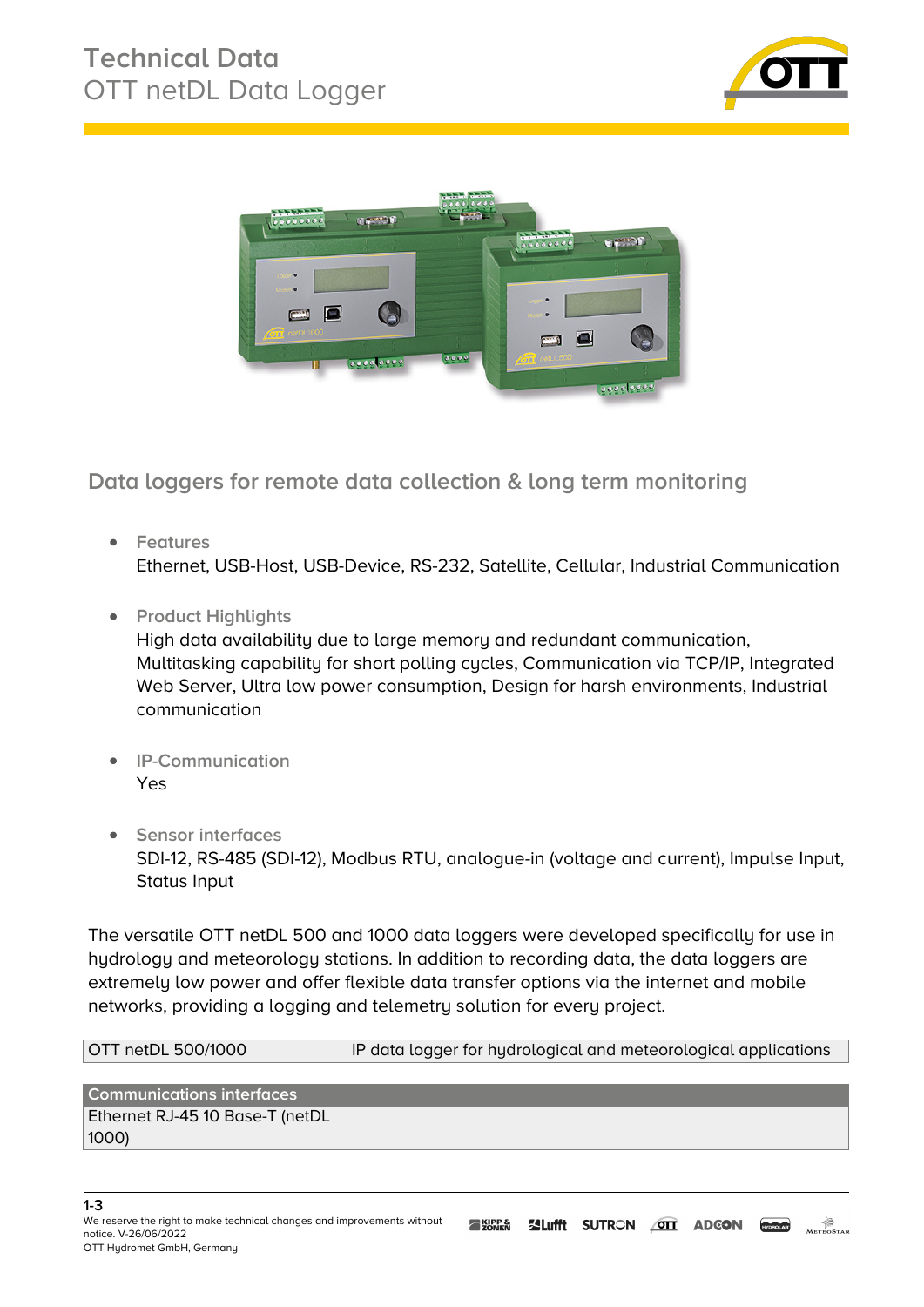## **Technical Data** OTT netDL Data Logger



| USB Host and USB Device |  |
|-------------------------|--|
| RS-232                  |  |
| netDL 1000              |  |
| netDL 500               |  |

| Sensor interfaces (standard |   |
|-----------------------------|---|
| version)                    |   |
| SDI-12 V 1.3                |   |
| RS-485 (SDI-12/Modbus RTU)  |   |
| Pulse/status input          |   |
| netDL 1000                  | 4 |
| netDL 500                   | っ |
| Status/switch output        |   |

| Input/output modules        |              |
|-----------------------------|--------------|
| Analogue inputs             | configurable |
| Analogue inputs, isolated   | configurable |
| Analogue outputs            | configurable |
| Serial input module for OTT |              |
| Sensors                     |              |
| Barometric input board      |              |

| <b>Measuring channels</b> |     |
|---------------------------|-----|
| Standard                  | 40  |
| Optionally                | 120 |

| <b>IP</b> communication     |                                                            |
|-----------------------------|------------------------------------------------------------|
| Integrated TCP/IP stack     | HTTP, HTTPS, FTP, SMTP, Socket                             |
| Communication paths         | GSM/GPRS/3G, Ethernet/DSL, PPP over landline               |
| Integrated Web server       |                                                            |
| Encrypted data transmission | SSL 3.0 / TLS 1.0 /1.1/1.2                                 |
| <b>HTTPS</b>                |                                                            |
| Integrated modem (optional) |                                                            |
| <b>GSM/GPRS</b>             | 900/1800, 850/1900 MHz                                     |
| GSM/GPRS; 3G (UMTS/HSPA+)   | 900/1800, 850/1900 MHz; 800/850, 900, AWS 1700, 1900, 2100 |
|                             | <b>MHz</b>                                                 |
|                             |                                                            |

| <b>Operating system</b> | RTOS with power management for minimal power consumption |
|-------------------------|----------------------------------------------------------|
| Time synchronisation    | <b>SNTP (Simple Network Time Protocol)</b>               |

| l Electrical data            |                                                            |
|------------------------------|------------------------------------------------------------|
| Power supply                 | 9  28 V DC (typ. 12 V DC)                                  |
| Power consumption at 12 V DC |                                                            |
| Sleep mode                   | $\approx$ 250 []A; Sleep mode, impulse active $\leq$ 10 mA |
| Active mode                  | approx. 25 mA  max. 400 mA (depending on configuration)    |
| RAM / NOR / NAND Flash       | 4 MB / 8 MB / 256 MB                                       |

**<sup>2-3</sup>**

*We reserve the right to make technical changes and improvements without* **EXIPPS SULIfft SUTRON OTT ADGON COOPS ARTICOSTAR** *notice. V-26/06/2022 OTT Hydromet GmbH, Germany*